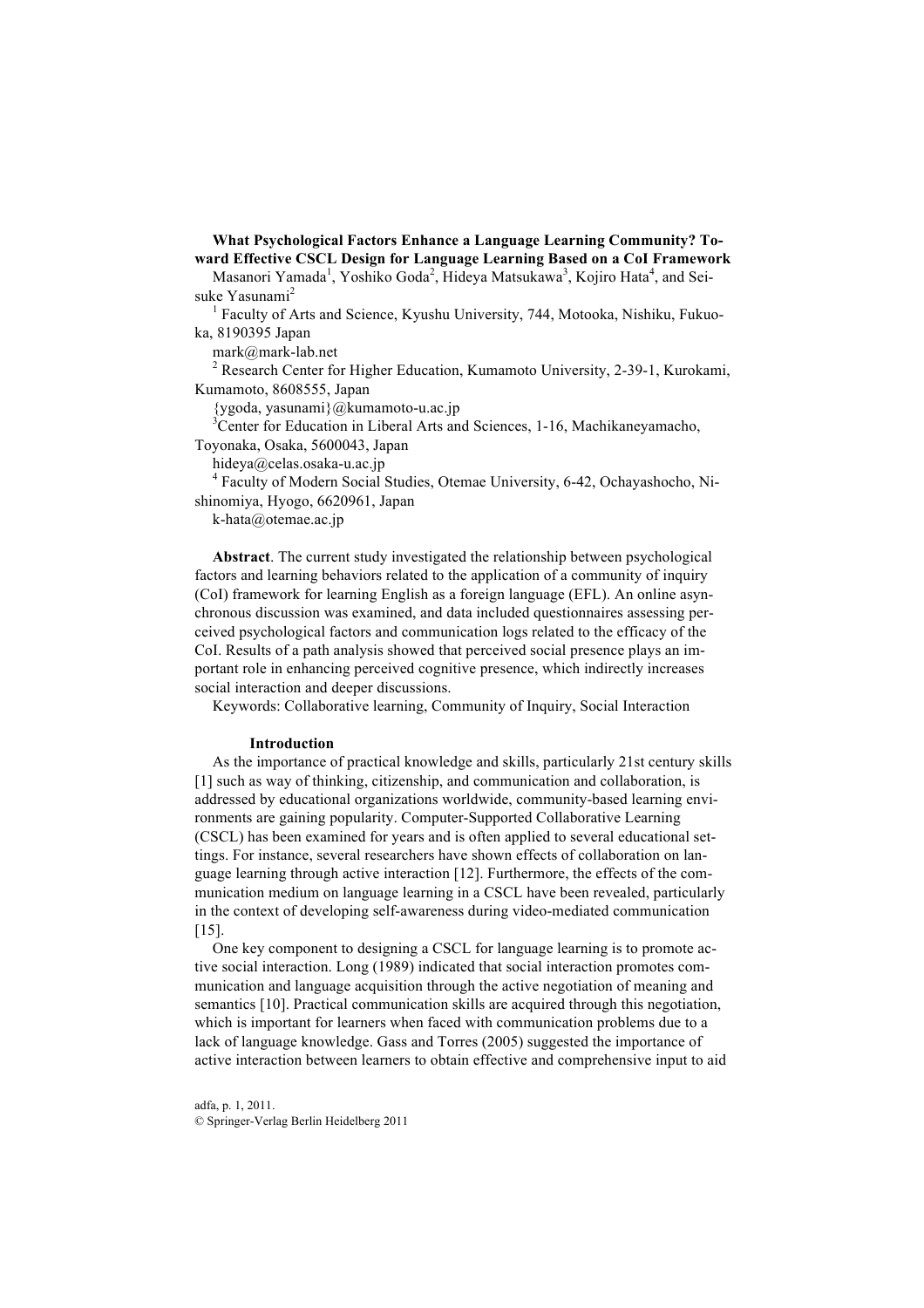performance [5]. In assessing the role of social media on language learning, several studies have revealed the importance of social interaction on learning, especially the relationship between the use of social cues and active interaction [13], as well as the relationship between social interaction and learning performance [16]. Overall, it appears that social interaction has a positive effect on language learning.

However, in addition to language proficiency, a learner's communication style factors into the enhancing role of social interaction in a CSCL for language learning. In order to design effective collaborative language learning in a CSCL, various psychological factors should be investigated.

The goal of the present study was to investigate the elements contributing to the enhancement of collaborative learning in an English learning community. This was accomplished through the design, development, and evaluation of a CSCL system for language learning that used a "Community of Inquiry" (CoI) framework developed by Garrison and Anderson (2003)[3].

Community of Inquiry (CoI) Framework

A CoI framework consists of three elements: social presence, cognitive presence, and teaching presence. Social presence is defined as "the ability of participants to identify with the community, communicate purposefully in a trusting environment, and develop interpersonal relationships by way of projecting their individual personalities" [3]. Cognitive presence is enhanced by integrating ideas, exploring relevant information, and so on [3]. Teaching presence is defined as the design, facilitation and direction of cognition and social processes for the purpose of realizing personally meaningful and educationally worthwhile learning outcomes [3]. A CoI is "an environment where participants collaboratively construct knowledge through sustained dialogue, which makes possible personal meaning making through opportunities to negotiate understanding [2]. Finally, a CoI provides viewpoints for evaluating the learning environment and learning community, which leads to assessing the design used for collaborative learning.

Goda and Yamada (2012) investigated the relationship between these three CoI components in a Bulletin Board System (BBS), which is part of Asynchronous Computer-Mediated Communications (ACMC) [6]. Their findings revealed that the teaching and cognitive presence were significantly correlated with discussion satisfaction, and social presence was positively associated with the number of utterances.

However, their findings did not mention the relationship between perceived psychological factors and learning behaviors such as the promotion of social interaction and idea integration during online communication using ACMC. Furthermore, they did not suggest a design direction for an effective CSCL based on a CoI framework. The present study addressed these limitations with the following goals:

1:investigate the relationship between perceived factors and learning behaviors for effective CSCL design

2:consider designing collaborative learning support system based on results of the present study and previous research

3: evaluate the present system based on a CoI framework

In the present study, we focused on a learner-centered learning environment. Therefore, we examined social and cognitive presence in the current study.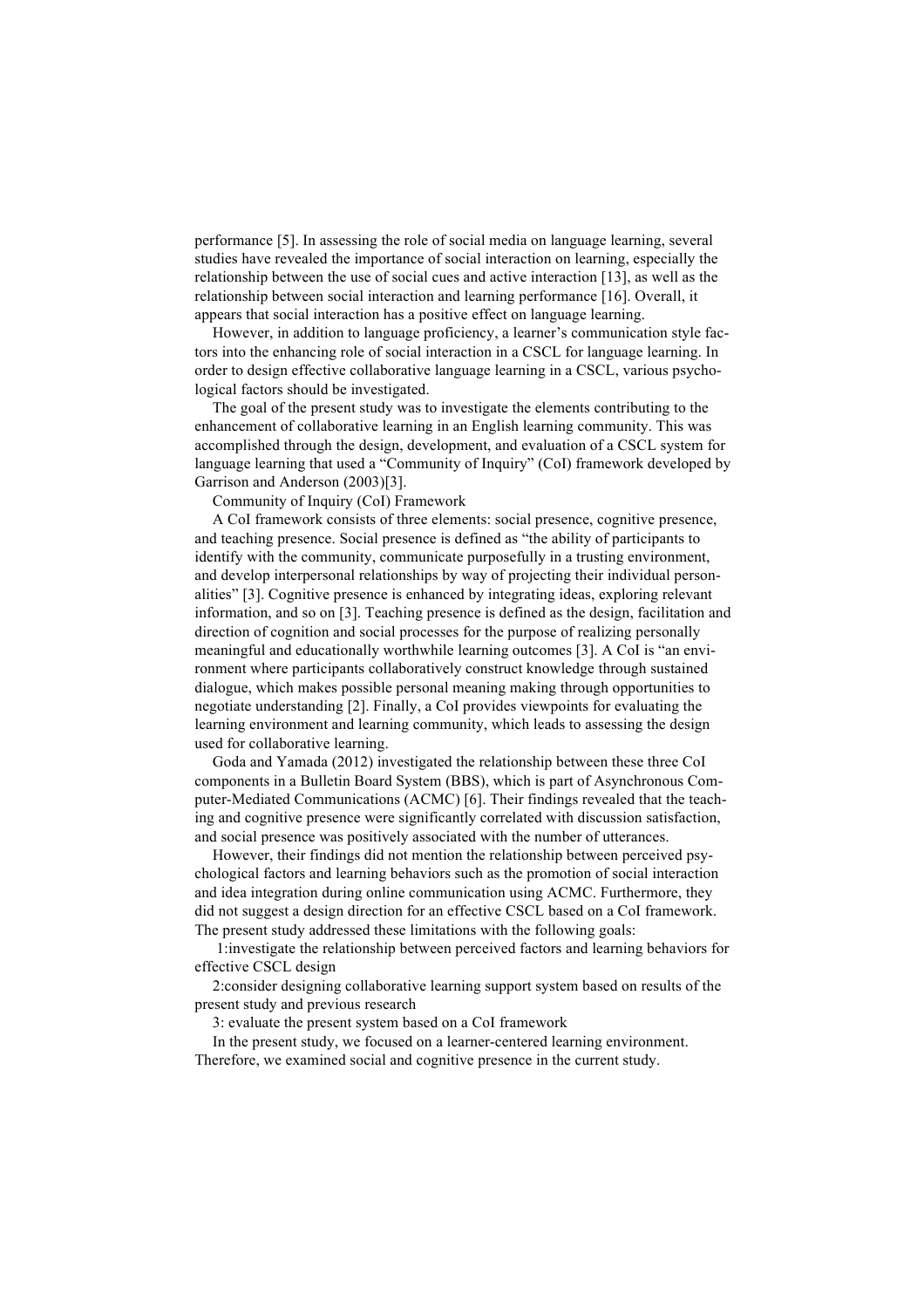#### **Experiment 1**

Experiment 1 investigated the relationship between perceived CoI factors focused on social and cognitive presence, and expressive social and cognitive presence during an English class using ACMC. This was done to determine an effective CSCL design.

# **Subjects and Procedure**

Seventy-five freshmen at a University participated in Experiment 1 (Male: 38, Female: 37). These students had minimal computer skills and knowledge (such as keyboard typing) required to participate. The online discussion activities gave students additional opportunities to practice their English communication skills out of class. Online news material, "Voice of America (VoA; www.voiceofamerica.com)" was used to create authentic listening and reading materials for students. Increasing comprehensive input, such as reading or audio materials in the target language, promotes quality interaction through negotiation of meaning [9] during second language acquisition (SLA).

The discussion topic, "Three items to carry during an earthquake," was selected, considering students' interest in enhancing motivation, being engaged, and relating previous knowledge and/or experiences to the topic [8]. The online discussion was conducted in the bulletin board system (BBS) of the learning management system (LMS). All students were required to participate in all activities. Each group consisted of four to six students. Students were randomly assigned to each group. Each discussion lasted two weeks, and after one week, a face-to-face instruction was inserted to provide intervention and facilitation from the instructor.

#### **Data Collection**

The CoI questionnaire was conducted at the end of the semester. Students' CoI level and learning behavior were measured. The CoI survey, according to Swan et al. (2008) displayed in Appendix A, consists of 34 five-point Likert scale items, and internal consistencies, reported with Cronbach's alpha, were 0.91 for Social Presence (SP: e.g., "Getting to know other course participants gave me a sense of belonging in the course") and 0.95 for Cognitive Presence (CP: e.g., "Combining new information helped me answer questions raised during course activities") [11].

The CoI relationship was evaluated, and students' comments regarding the learner's utterances in discussion activities were encoded with CoI indicators (expressive social and cognitive presences) [2], displayed in Appendix.B in order to determine learning behaviors. The instructor provided most of the feedback and intervention when meeting with students in the classroom. The SP and CP of the CoI provided the focus for asynchronous communication during this study. There were three categories with 12 indicators for SP, and four indicators for CP were adopted for encoding. To increase credibility, they discussed inconsistent encodings and came to agreement for all comments. Garrison et al (2006) highlighted the importance of the unit of analysis for CoI coding [4]. For several years during the 20th century, researchers used the sentence as the unit of analysis [7]. Sentences were employed as a unit of analysis because comments indicated more information. However, the level of detail made encoding procedures more complicated and interpretation much more difficult.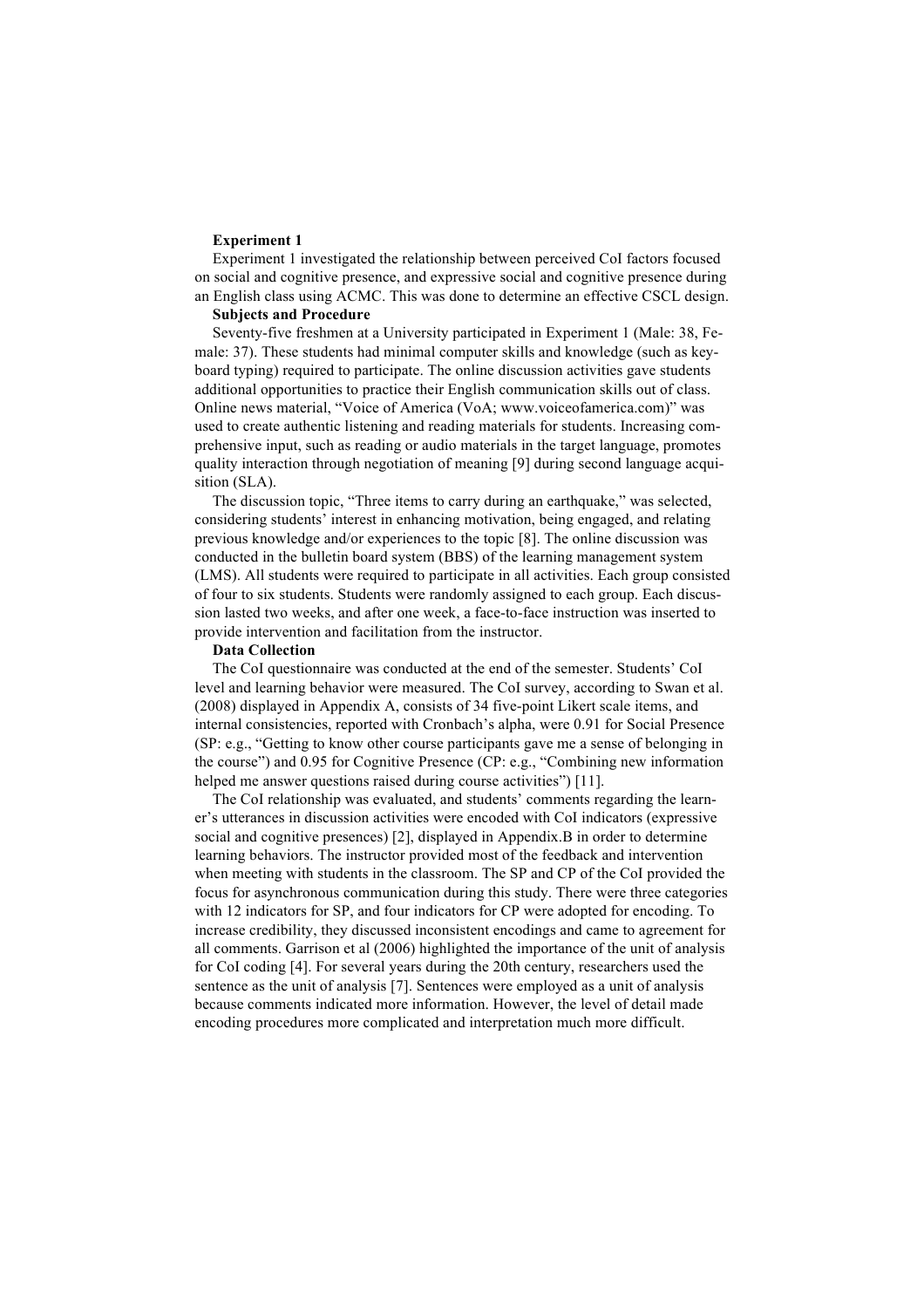## **Results Perception and Utterances of Social and Cognitive Presence.**

Fifty-six learners completed the questionnaire and were engaged in the online discussion. Table 1 shows the average CoI questionnaire score for each presence subscale. In order to confirm reliability of each presence in this instrument, Cronbach's alphas were calculated. Table 2 shows the scores related to social and cognitive presence.

Table 1. Average of total scores and Cronbach's alphas for the CoI questionnaire (social and cognitive presence) in Experiment 1

| Items                         | Average Total Score (S.D.) | Cronbach's<br>alpha |
|-------------------------------|----------------------------|---------------------|
| Social Presence (9 items)     | 31.25 (4.85)               | 0.74                |
| Cognitive Presence (12 items) | 41.96 (5.85)               | 0.86                |
| _ _ . _ .                     |                            |                     |

## **Path Analysis.**

We conducted a path analysis using STATA 12 in order to investigate the relationship between perceived sense of, and behaviors concerned with CoI. We used the total SP scores, CP questionnaire items, which consisted of the CoI scale mentioned above, and the total number of SP and CP utterances as observation variables for this analysis. Fig. 1 shows results of the path analysis. Perceived social presence affects both perceived cognitive presence and utterances of social presence. On the other hand, perceived cognitive presence reduces the number of utterances concerned with social presence. These results suggest that through social interaction, participants were engaged in active discussion as part of a cognitive learning process.

Table 2. Average number of utterances for each presence

| Presence                  | Ave. |  |
|---------------------------|------|--|
| Social Presence           | רי י |  |
| <b>Cognitive Presence</b> | 55   |  |

## **Discussion for Experiment 1: Effectiveness of the CSCL design**

Results show that perceived social presence plays an important role in active CoI, as previous research suggested that social presence is the fundamental factor in CoI [3]. Social interaction seems to promote a comfortable atmosphere to discuss the CoI, confirming significant relationships between "perceived social presence," "perceived cognitive presence," and "utterance of social presence," as well as the relationship between "utterance of social presence" and "utterance of cognitive presence." Results also indicated that perceived social presence has a positive effect on expressive social and cognitive presence directly and indirectly. In order to design an effective CSCL, the establishment of social presence is one key factor that can include the use of emoticons and reply functions. We confirmed several significant relationships between each presence; however, the number of utterances related to social and cognitive presence seem to be small, especially the utterances for cognitive presence (such as information integration and promotion of deep discussion). Cognitive learning sup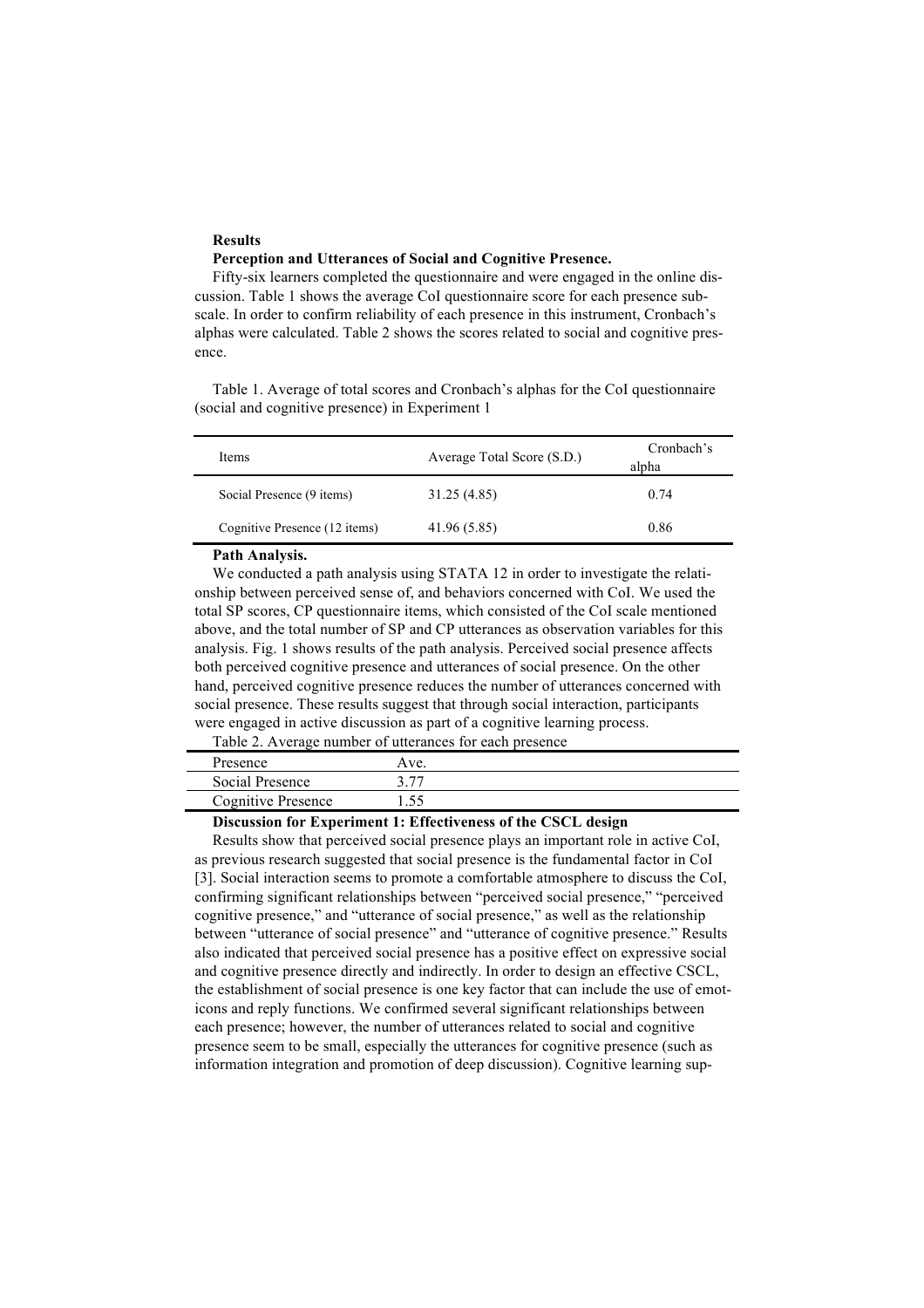port tools, such as a concept map, might be an important means for enhancing active discussion [14].

## **Experiment 2**

One goal of the present study was to evaluate the effects of CSCL functions on the establishment of social and cognitive interaction, which are based on our CoI findings. The purpose of Experiment 2 was to investigate the causal relationship between CSCL functions, perceived social and cognitive presence, and expressive social and cognitive presence. To accomplish this, we used a CSCL system for language learning [17].

### **Subjects and Procedure**

One hundred and sixty-six freshmen at a University participated in Experiment 2. This experiment was conducted as a class activity. These participants also had the minimal computer skills (e.g., word-processing and email proficiency) required for participation. Subjects were required to participate in an online discussion during the class and discuss a topic provided by an instructor in English for forty minutes. Each group consisted of four or five subjects. Group members were randomly assigned to each group. The discussion topic was, "What do you think about the best ways to select better candidates as future university students?" which considered the subjects' background knowledge.



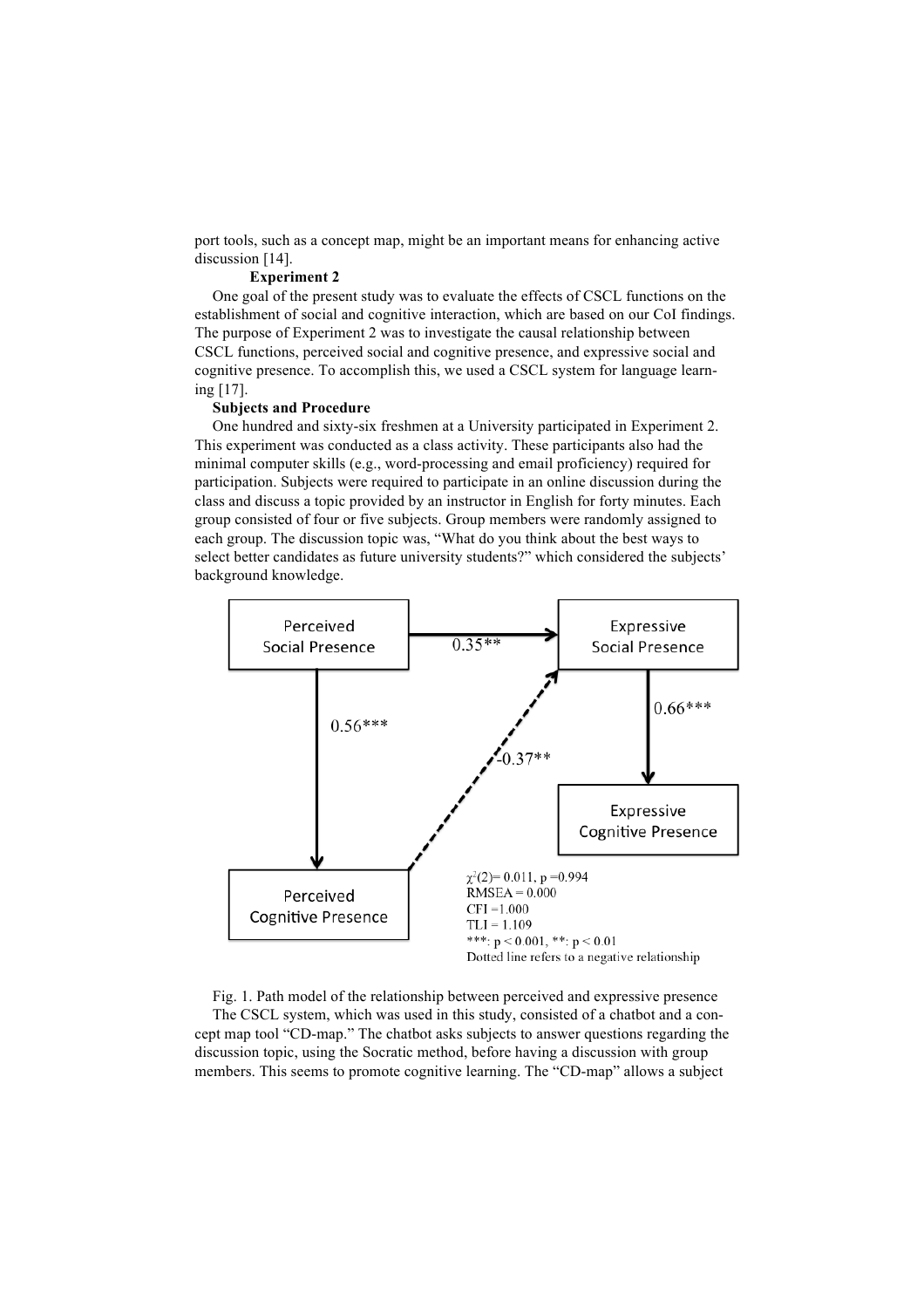to chat with group members while creating a concept map. This function consists of two parts: a communication part in the left pane and idea construction concept map in the right pane. This function allows learners to post their ideas and opinions, register postings as "favorites" (similar to the "like" button in Facebook), use emoticons, and create relationships (such as cause-and-result relationships between postings). In order to create relationships, learners click and drag a posting object in the left pane to the right pane, and then learners create relationships between postings using arrow lines in a concept map. Fig. 2 shows the interface of this system.

Subjects were divided into four groups: with or without a chatbot and with or without concept map tool in "CD-map." Subjects in the group, which has the system without a concept map, ware allowed to use chat area for communication with other subjects (a concept map was not displayed). Subjects did not use the other system; in other words, subjects used one system/type. Subject numbers in each group were as follows: 39 subjects who had a chatbot and a concept map, 19 subjects who had a chatbot without a concept map, 37 subjects who had a concept map without a chatbot, and 16 subjects who had neither the chatbot nor the concept map (only chat area was displayed).



Fig. 2. Interface of the CSCL system used in Experiment 2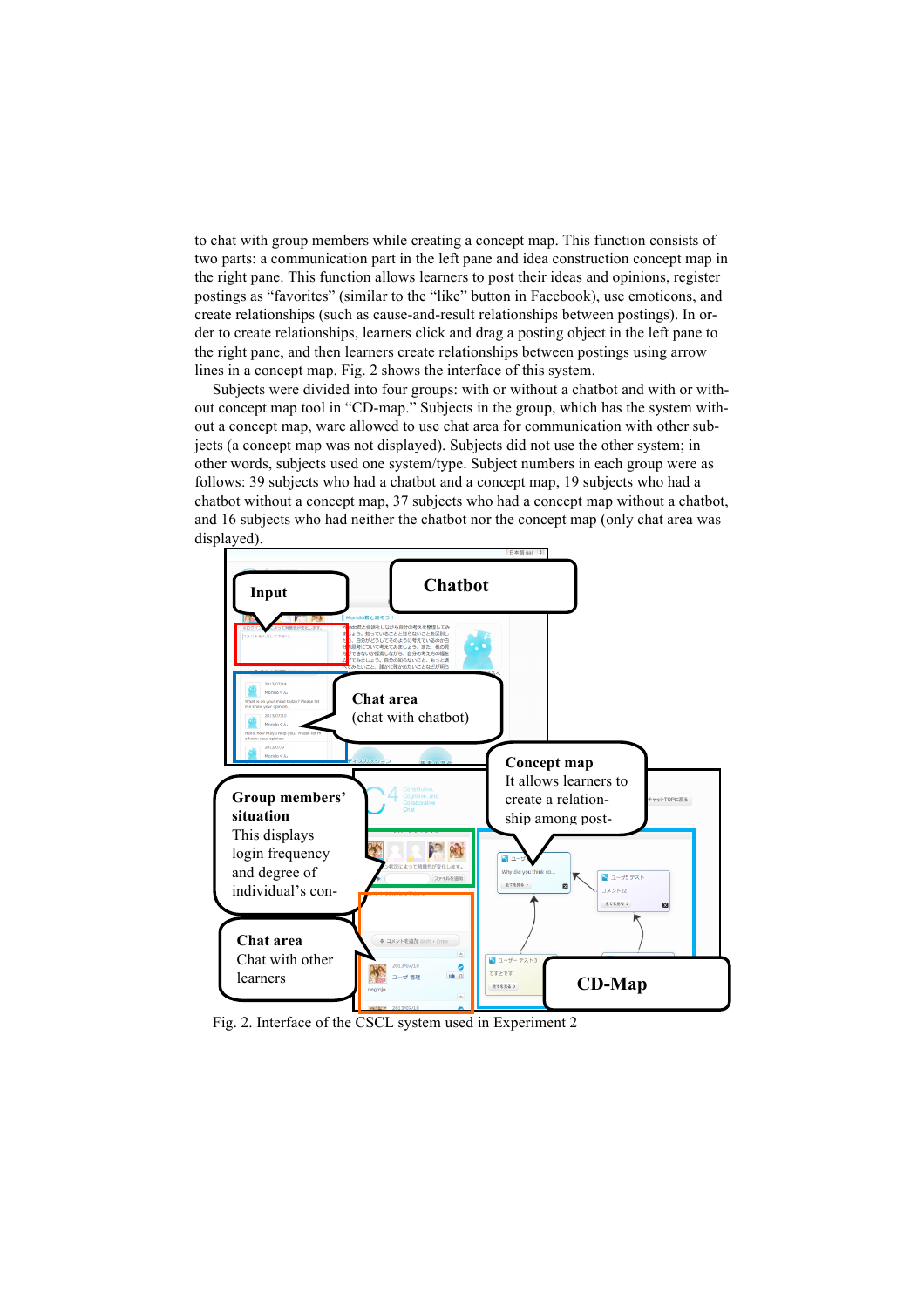## **Data Collection**

The methods of data collection were the same as Experiment 1. We used the same questionnaire for perceived social and cognitive presence and indicator for the categorization of utterances into expressive social and cognitive presence.

## **Results**

Perception and Utterances of Social and Cognitive Presence. One hundred eleven subjects completed the questionnaire and took part in the online discussion. Table 1 shows the average total score for each presence (SD) in each group. Reliability for each presence (Cronbach's alpha) are as follows: social presence (9 items): 0.84, cognitive presence (13 items): 0.91. Each reliability value was statistically acceptable, owing to scores over 0.8.

| Chat           | $Con-$         | Perceived social pres-                                 | Perceived Cognitive presence      |
|----------------|----------------|--------------------------------------------------------|-----------------------------------|
| bot            | cept           | ence                                                   | (min: 13; max: 65)                |
|                | map            | (min: 9; max: 45)                                      |                                   |
| <b>Yes</b>     | Yes            | 29.00 (6.31)                                           | 39.10 (7.44)                      |
| Yes            | No.            | 30.63(6.46)                                            | 40.26 (8.58)                      |
| N <sub>0</sub> | Yes            | 30.16 (4.49)                                           | 40.41 (7.56)                      |
| N <sub>0</sub> | No             | 27.56 (7.47)                                           | 36.19 (9.47)                      |
|                |                |                                                        |                                   |
|                |                | Table 4. Average number of utterances in each presence |                                   |
| Chat           | $Con-$         | Expressive social pres-                                | <b>Expressive Cognitive pres-</b> |
| bot            | cept           | ence                                                   | ence                              |
|                | map            |                                                        |                                   |
| Yes            | Yes            | 6.74(6.26)                                             | 2.66(2.29)                        |
| Yes            | N <sub>0</sub> | 11.31 (8.02)                                           | 2.16(2.24)                        |
| N <sub>0</sub> | Yes            | 6.18(5.78)                                             | 2.05(1.88)                        |
| No             | No             | 5.75(3.71)                                             | 1.36(1.74)                        |

Table 3. Average total scores on the CoI questionnaire (social and cognitive presence) in Experiment 2

#### **Path Analysis.**

We conducted a path analysis using STATA 12 in order to determine the relationship between functions, perceived factors, and expressive factors. Dummy variables were used to differentiate the function used. The variable "Chatbot" was set to 1 when the chatbot was available and 0 when it was not. "Concept map" was set in the same way. Fig. 3 shows the path model among these relationships.

# **Discussion and Future Work**

We conducted practical and comparative research within a University class in order to consider the effective design of a CSCL using a CoI framework. The chatbot and concept maps have slightly significant effects on expressive presence; however, a concept map had a negative effect on the enhancement of expressive social presence. One possible reason for this is that the concept map allows subjects to focus on constructing their own ideas without sharing the concept map function. One of the features of social presence is socio-emotional communication (e.g., using emoticons). Thus, a concept map seems to reduce opportunities to create a social atmosphere during an online discussion. However, the chatbot, which also allows subjects to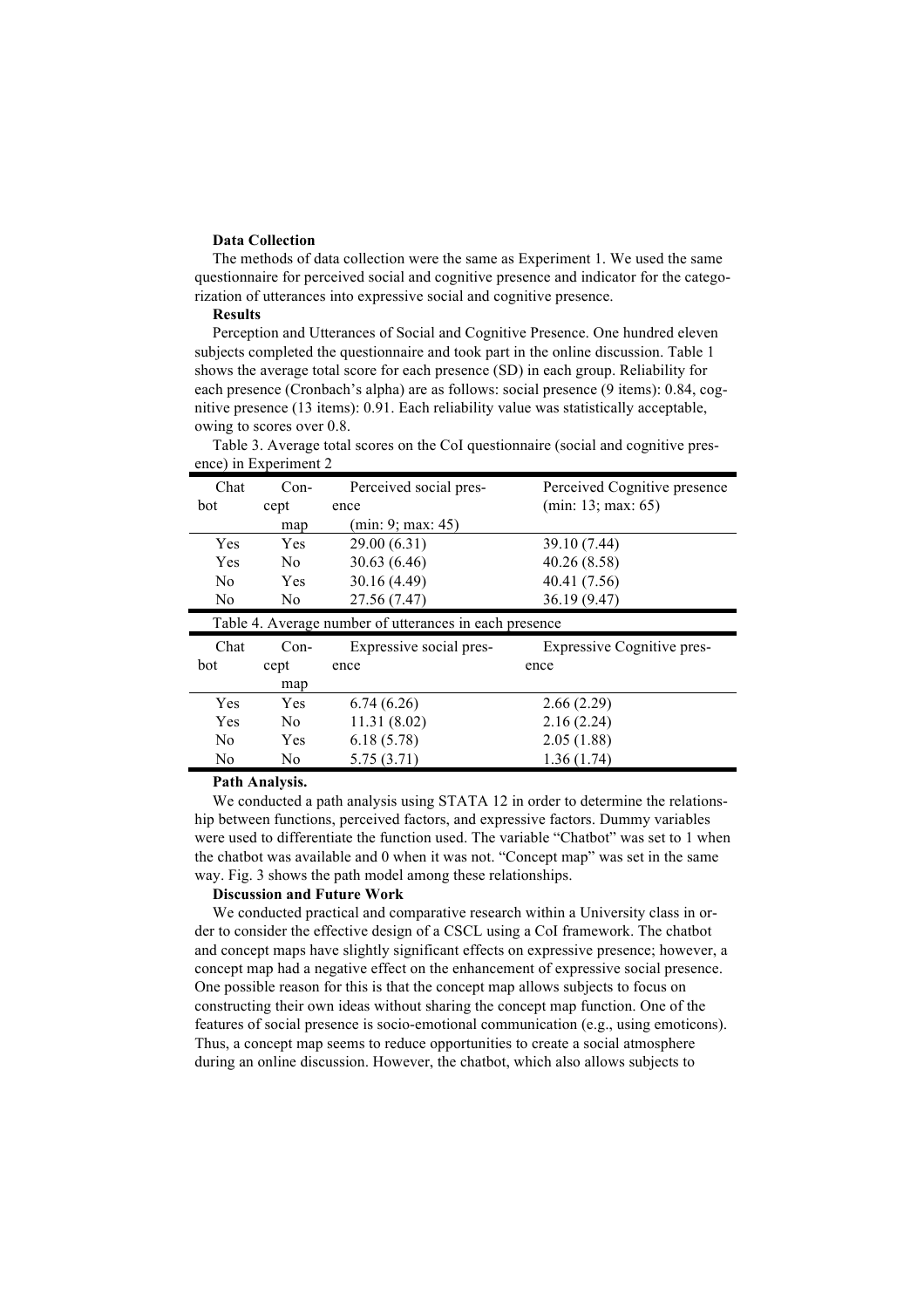construct their own ideas during communication, had a positive effect on the enhancement of expressive social presence, but not on expressive cognitive presence. This might be because the chatbot function seems to enhance readiness to communicate with group members. Thus, such cognitive tools might provide important means for enhancing active discussion.

Expressive cognitive presence had a direct positive effect on perceived social presence and an indirect effect on perceived cognitive presence. Several expressions, such as the question and statement of a stance, are concerned with both social and cognitive presence; therefore, expressive cognitive presence can lead to the enhancement of perceived social and cognitive presence.



Fig. 3. Path model assessing the relationship between functions, perceived presence and, expressive presence

In Experiment 1, a path from the perceived to the expressive appeared in the model, but in Experiment 2, a path from the expressive to the perceived existed with statistical significance in the model. The differences of two experiments' results might have been caused by presence or absence of the collaborative learning func-tions, chatbot and concept map. The functions might directly work on learners' behavior (i.e., utterances) since they were designed to support establishing learners' social and cognitive presences. Interactions with the functions help learners express their ideas in the group discussion, and this would be a reason to have the path from the expressive to the perceived in the Experiment 2 model. Then, behavior came first and the behavior might affect their perceived presences. On the other hand, without the functions, students might have to interpret situations and use a cognitive approach first, which might case the path from the perceived to the expressive. Previous research have not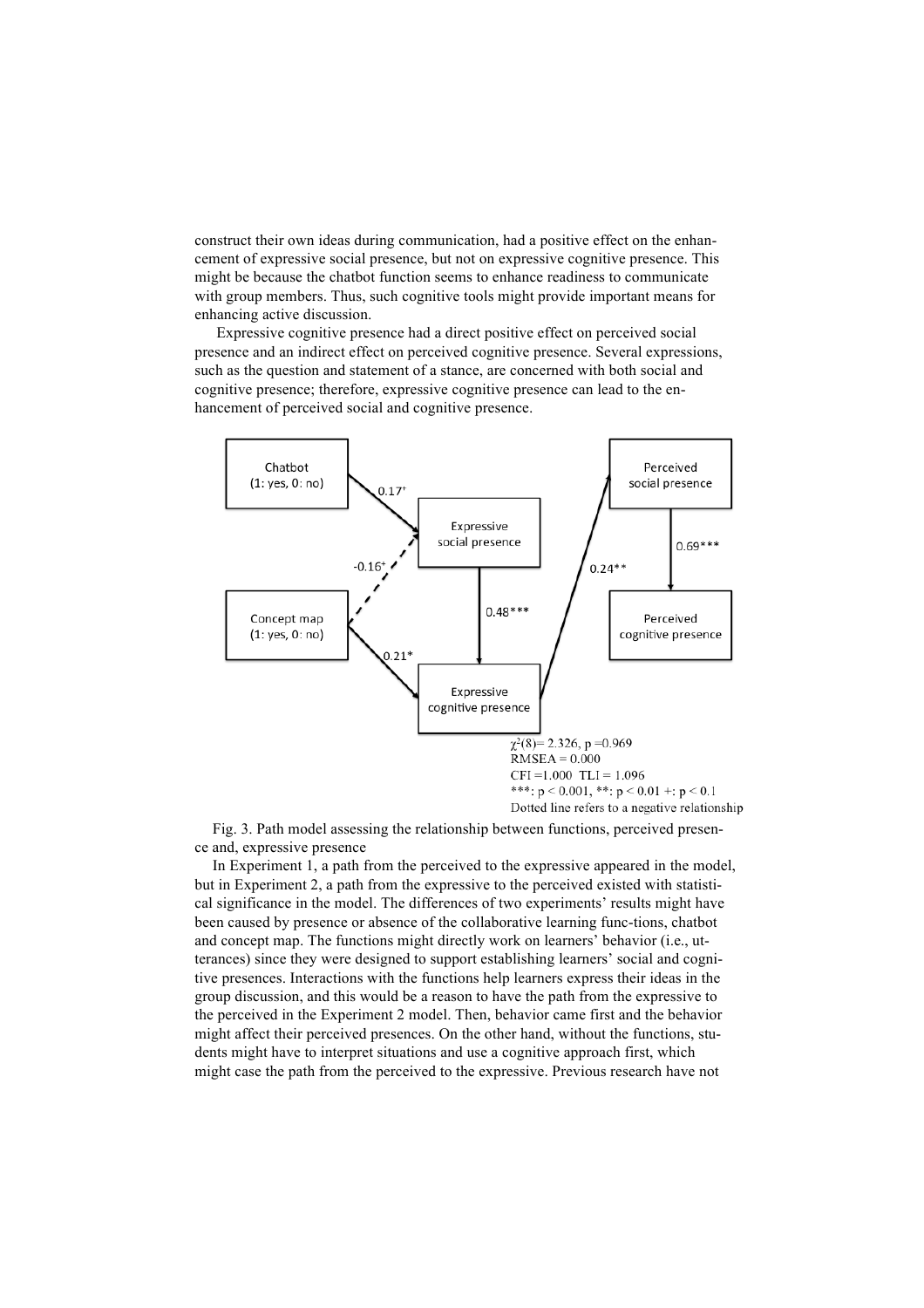come to the agreement about the relationships between the perceived and the expressive in CoI and further investigation should be necessary.

Future research should address the following three points. One involves the influence of sharing the concept map function. Yamada (2010) suggests that sharing a concept map enhances perceived social presence [14]. The relationship between sharing a concept map function and the enhancement of social and cognitive pres-ence should be investigated. Secondly, future research should investigate the relationship between the use of these functional tools, language learning performance, and the CoI framework out-of-class setting for a long term. In the next fiscal year, we will be collecting and analyzing data related to these two points. Third point recommends to investigate the concrete relationship between use of the functions used in experiment 2. Utterances in chatbot and the use of concept map seem to affect on the quality and quantity of utterances in chat with other learners. Chatbot seems to support readiness for online discussion in English. This research focused on quantitative data analysis, but next research should analyze the relationship between the use of the functions by mixing qualitative research methods. Therefore, we will be able to further determine effective designs of a CSCL for language learning.

#### **Conclusion**

 The results in two experiments indicated that the communication tool added several functions, which support social and cognitive learning, promoted expressive elements of CoI directly. Expressive CoI elements played important roles in the enhancement of the sense of community for learning. In CoI model, researchers indicated the relationship between social and cognitive presences [2], [3], [4], however, it was not clear what element(s) supports this relationship. This research suggested the learning system design which is possible to support active collaborative learning based on CoI framework. However, several points, which we should improve, were also found, as mentioned in Discussion. Future research should be required to be conducted, in order to establish effective model for the design of CSCL using CoI framework.

#### **References**

The Assessment and Teaching of 21st Century Skills, http://atc21s.org/

Garrison, D. R.: E-learning in the 21st Century: A Framework for Research and Practice(2nd edition). Routledge, New York (2011)

Garrison, D. R., Anderson, T.: E-learning in the 21st century: a Framework for Research and Practice. Routledge Falmer, London (2003)

Garrison, D. R., Cleveland-Innes, M., Koole, M., Kappelman, J.: Revisiting Methodological Issues in the Analysis of Transcripts: Negotiated Coding and reliability. Internet High Educ, 9, 1−8 (2006)

Gass, S.M., Torre, M.J.A.: Attention when? An Investigation of the Ordering Effect of Input and Interaction. Studies in Second Language Acquisition, 27,1–31 (2005)

Goda, Y., Yamada, M.: Application of CoI to Design CSCL for EFL Online Asynchronous Discussion. In: Akyol, Z., Garrison, D.R., (eds.) Educational Community of Inquiry: Theoretical Framework, Research and Practice, IGI Global. 295–316 (2012)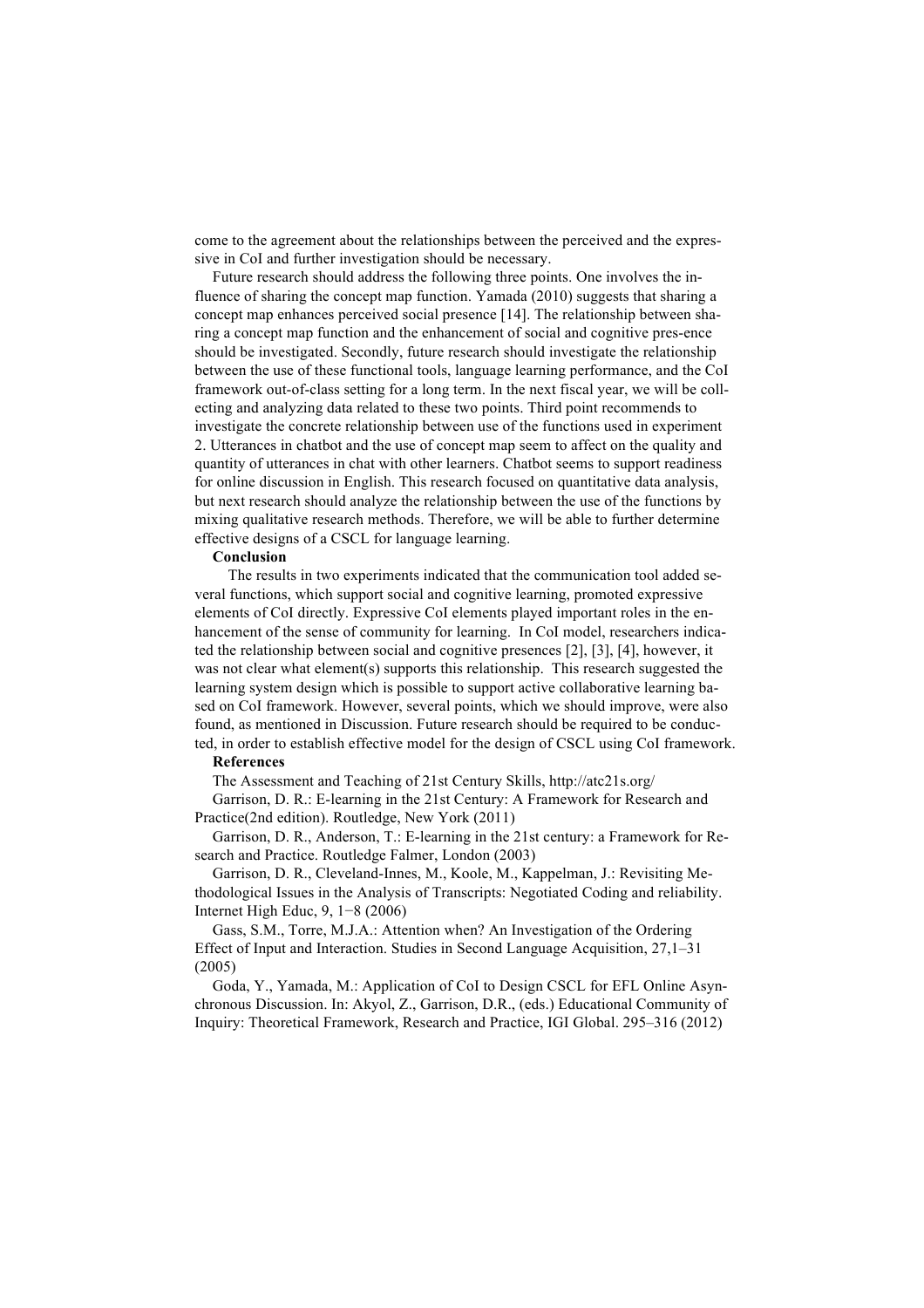Harre, R.: The Discursive Turn in Social Psychology. In: Schiffrin, D., Tannen, D., Hamilton, H. E. (eds.), The Hand-book of Discourse Analysis, Blackwell Publishing, Massachusetts (2001)

Keller, J. M.: Motivational Design for Learning and Performance: The ARCS Model Approach. Springer, New York (2010)

Krashen, S.: The Input Hypothesis: Issues and Implications. Longman, London (1985)

Long, M.: Task, Group, and Task-Group Interactions. University of Hawaii's Working Papers in ESL, vol. 8, pp. 1–26 (1989)

Swan, K., Shea, P., Richardson, J., Ice, P., Garrison, D. R., Cleveland-Innes, M., Arbaugh, J. B.: Validating a Measure-ment Tool of Presence in Online Communities of Inquiry. E-Mentor, 2, 1–12 (2008)

Warschauer, M.: Comparing Face-to-Face and Electronic Discussion in the Second Language Classroom, CALICO J., 13, 7–26 (1996)

Wingham, C. R., Chanier, T. A: Study of Verbal and Nonverbal Communication in SecondLife – the ARCHI21 experi-ence, ReCALL, 25, 63–84 (2013)

Yamada, M.: Development and Evaluation of CSCL Based on Social Presence. In: Sanchez, J., Zhang, K. (eds.), Proceedings of World Conference on E-Learning in Corporate, Government, Healthcare, and Higher Education (pp. 2304–2309) (2010) Association for the Advancement of Computing in Education, http://www.editlib.org/p/35889.

Yamada,M., Akahori,K.: Awareness and Performance through Self-and Partner's Image in Videoconferencing, CALICO Journal, 27, 1–25 (2009)

Yamada, M.: The Role of Social Presence in Learner-Centered Communicative Language Learning using Synchronous Computer-Mediated Communication: Experimental Study. Comp Educ. 52, 820–833 (2009)

Yamada, M., Goda, Y., Matsukawa, H., Hata, K., Yasunami, S.: C4 (C quad): Development of the Application for Language Learning Based on Social and Cognitive presence. In Bradley, L., Thouësny, S.: (Eds.), 20 Years of EUROCALL: Learning from the Past, Looking to the Future. Proceedings of the 2013 EUROCALL Conference, Évora, Portugal, pp. 258–264 (2013)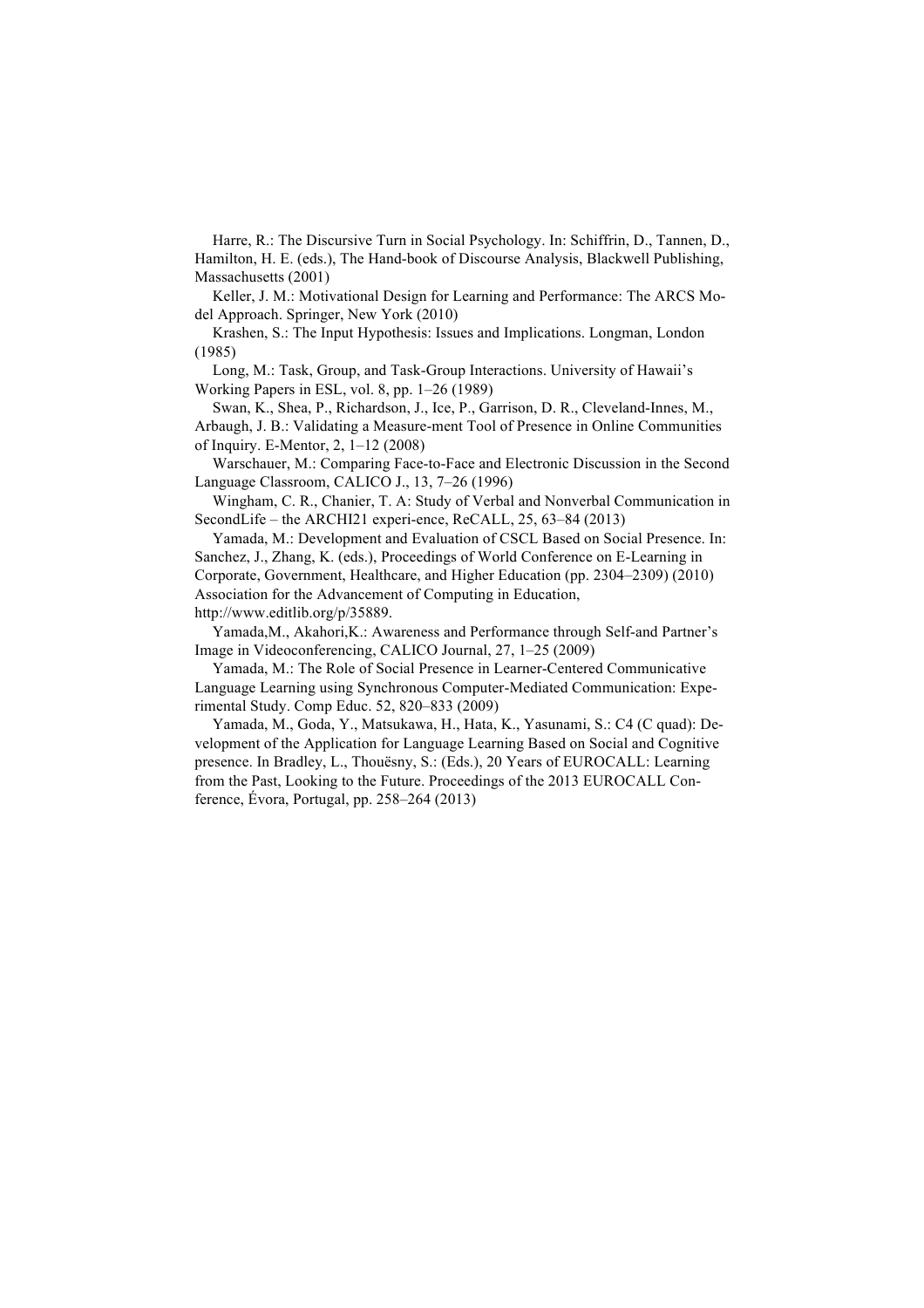Appendix A Community of Inquiry Instrument (Swan et al, 2008)

| #              | Category  | Item                                                                                     |
|----------------|-----------|------------------------------------------------------------------------------------------|
| 1              | Teaching  | The instructor clearly communicated important course topics                              |
| $\overline{c}$ | presence  | The instructor clearly communicated important course goals                               |
| 3              |           | The instructor provided clear instructions on how to participate in course learning      |
|                |           | activities.                                                                              |
| 4              |           | The instructor clearly communicated important due dates/time frames for learning         |
|                |           | activities.                                                                              |
| 5              |           | The instructor was helpful in identifying areas of agreement and disagreement on course  |
|                |           | topics that helped me to learn.                                                          |
| 6              |           | The instructor was helpful in guiding the class towards understanding course topics in a |
|                |           | way that helped me clarify my thinking                                                   |
| 7              |           | The instructor helped to keep course participants engaged and participating in produc-   |
|                |           | tive dialogue.                                                                           |
| 8              |           | The instructor helped keep the course participants on task in a way that helped me to    |
|                |           | learn.                                                                                   |
| 9              |           | The instructor encouraged course participants to explore new concepts in this course.    |
| 10             |           | Instructor actions reinforced the development of a sense of community among course       |
|                |           | participants.                                                                            |
| 11             |           | The instructor helped to focus discussion on relevant issues in a way that helped me to  |
|                |           | learn.                                                                                   |
| 12             |           | The instructor provided feedback that helped me understand my strengths and weak-        |
|                |           | nesses relative to the course's goals and objectives.                                    |
| 13             |           | The instructor provided feedback in a timely fashion.                                    |
| 14             | Social    | Getting to know other course participants gave me a sense of belonging in the course.    |
| 15             | presence  | I was able to form distinct impressions of some course participants.                     |
| 16             |           | Online or web-based communication is an excellent medium for social interaction.         |
| 17             |           | I felt comfortable conversing through the online medium.                                 |
| 18             |           | I felt comfortable participating in the course discussions.                              |
| 19             |           | I felt comfortable interacting with other course participants.                           |
| 20             |           | I felt comfortable disagreeing with other course participants while still maintaining a  |
|                |           | sense of trust.                                                                          |
| 21             |           | I felt that my point of view was acknowledged by other course participants.              |
| 22             |           | Online discussions help me to develop a sense of collaboration.                          |
| 23             | Cognitive | Problems posed increased my interest in course issues.                                   |
| 24             | presence  | Course activities piqued my curiosity.                                                   |
| 25             |           | I felt motivated to explore content related questions.                                   |
| 26             |           | I utilized a variety of information sources to explore problems posed in this course     |
| 27             |           | Brainstorming and finding relevant information helped me resolve content related         |
|                |           | questions.                                                                               |
| 28             |           | Online discussions were valuable in helping me appreciate different perspectives.        |
| 29             |           | Combining new information helped me answer questions raised in course activities.        |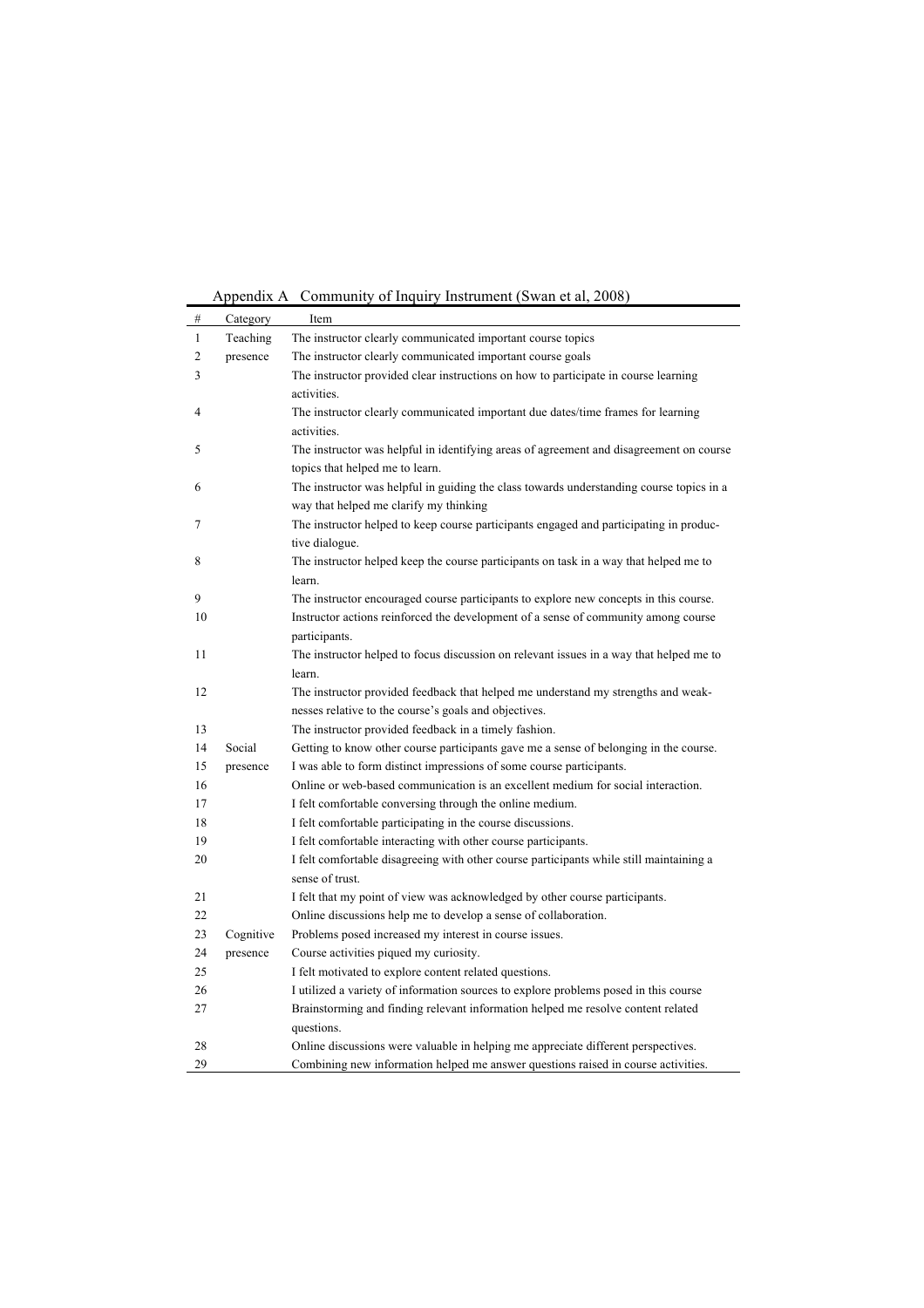| 30                                                                  | Learning activities helped me construct explanations/solutions.                        |                                                                                                                                          |  |
|---------------------------------------------------------------------|----------------------------------------------------------------------------------------|------------------------------------------------------------------------------------------------------------------------------------------|--|
| 31                                                                  |                                                                                        | Reflection on course content and discussions helped me understand fundamental con-                                                       |  |
|                                                                     | cepts in this class.                                                                   |                                                                                                                                          |  |
| 32                                                                  |                                                                                        | I can describe ways to test and apply the knowledge created in this course.                                                              |  |
| 33                                                                  | I have developed solutions to course problems that can be applied in practice.         |                                                                                                                                          |  |
| 34                                                                  | I can apply the knowledge created in this course to my work or other non-class related |                                                                                                                                          |  |
|                                                                     | activities.                                                                            |                                                                                                                                          |  |
| Appendix B Social and Cognitive presence indicator (Garrison, 2011) |                                                                                        |                                                                                                                                          |  |
| Social presence (pp. 38-39)                                         |                                                                                        |                                                                                                                                          |  |
| Category                                                            | Indicator                                                                              | Definition                                                                                                                               |  |
| Interpersonal                                                       | Affective expression                                                                   | Conventional expressions of emotion or unconven-<br>tional expressions of emotion, including repetitious<br>punctuation, emoticons, etc. |  |
| communication                                                       | Self-disclosure                                                                        | Presents biographies, details of life outside of<br>class, or expressing vulnerability                                                   |  |
|                                                                     | Use of humor                                                                           | Teasing, cajoling, irony, understatement, sarcasm                                                                                        |  |
|                                                                     | Continuing a thread                                                                    | Using the reply feature of software, rather than<br>starting a new thread                                                                |  |
|                                                                     | Quoting from oth-<br>ers' messages                                                     | Using software features to quote another's mes-<br>sage in its entirety, or cutting and pasting selections<br>from others' messages      |  |
| Open                                                                | Referring explicitly<br>to others' messages                                            | Direct references to contents of others' posts                                                                                           |  |
| communication                                                       | Asking questions                                                                       | Asking questions of other students or the modera-<br>tor                                                                                 |  |
|                                                                     | Complimenting,<br>expressing apprecia-<br>tion                                         | Complimenting others or the contents of others'<br>messages                                                                              |  |
|                                                                     | Expressing agree-<br>ment                                                              | Expressing agreement with others or the content of<br>others' messages                                                                   |  |
|                                                                     | Vocatives                                                                              | Addressing or referring to participants by name                                                                                          |  |
| Cohesive                                                            | Addresses or refers<br>to the group using<br>inclusive pronouns                        | Addresses the group as "we," "us," "our," etc.                                                                                           |  |
|                                                                     | Phatics, salutations                                                                   | Communication that serves a purely social func-<br>tion: greetings, closures                                                             |  |

# Cognitive presence (p. 52)

| Phase       | Descriptor             | Indicator            |  |
|-------------|------------------------|----------------------|--|
| Triggering  | Evocative(inductive)   | Recognize problem    |  |
| event       |                        | Puzzlement           |  |
| Exploration | Inquisitive(divergent) | Divergence           |  |
|             |                        | Information exchange |  |
|             |                        | Suggestions          |  |